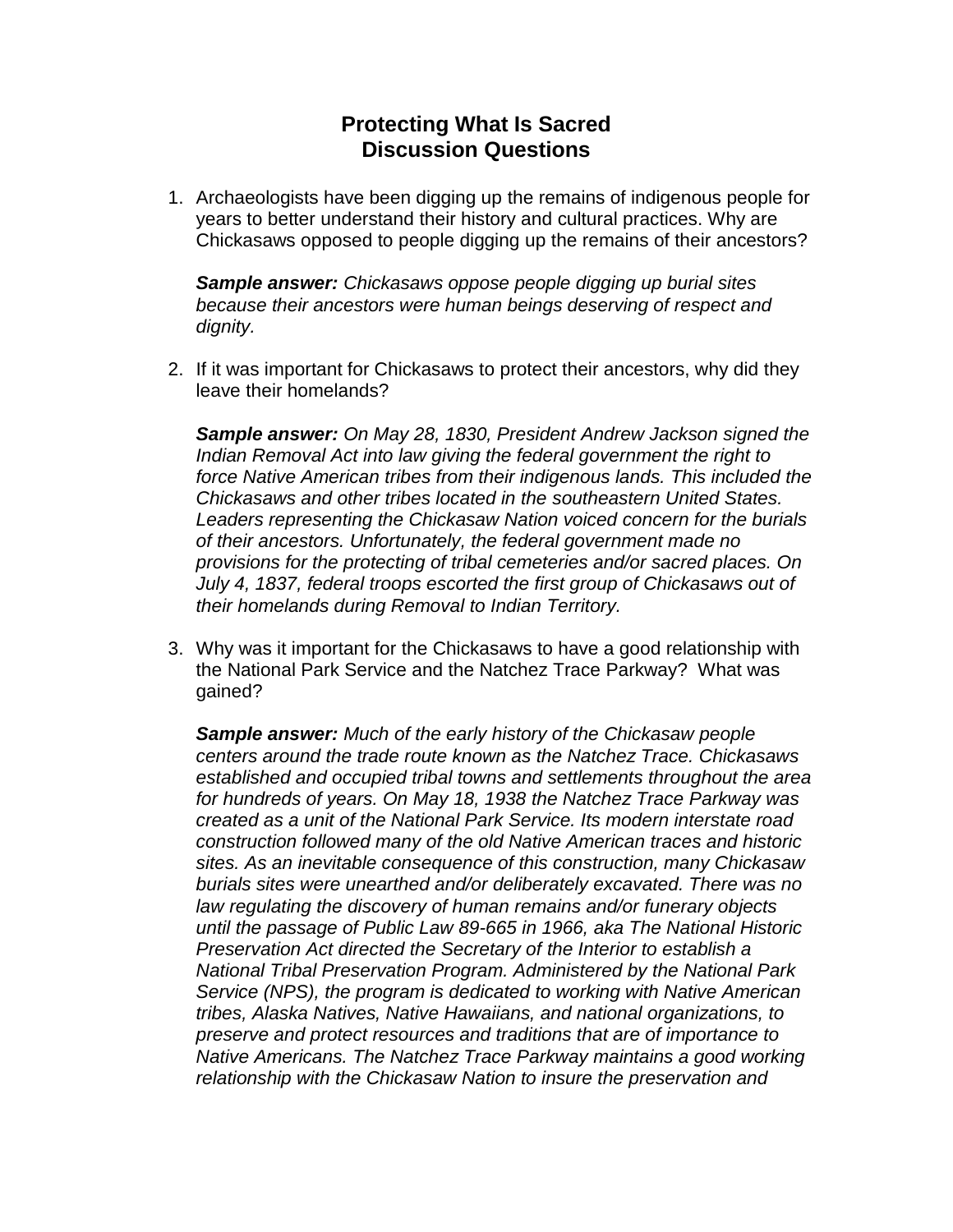*protection of those sites most important to Native American people. They do this in accordance with the law.*

4. What does the Chickasaw Nation do with human remains and objects they repatriate?

*Sample answer: With very few exceptions, the Chickasaw Nation reburies all human remains that have been repatriated as well as the associated funerary objects. Unassociated funerary objects (when no human remains are found with the object) are sent to the Chickasaw Cultural Center for curation.*

5. What are some of the more important sites on the Natchez Trace? How are they protected?

*Sample answer: Important sites located on the Natchez Trace Parkway include the following:*

- *Chickasaw Village Site*
- *Grand Village of the Natchez*
- *Emerald Mound*
- *Tupelo Visitor Mound*
- *Pharr Mounds*
- *Bear Creek Mound*
- *Colbert's Ferry*
- *Rock Spring*
- *Bynum Mounds*
- *Cave Spring*
- *Chickasaw Agency*
- *Monroe Mission*
- *Chickasaw Council House*
- *Old Town Overlook*
- *Tishomingo State Park*
- *Buzzard Roost Spring*

*Conservation and protection planning at the Natchez Trace Parkway involves planning for resource protection, facilitating public input on decisions impacting the Parkway, conducting environmental assessments and guiding policy on environmental compliance.*

*Specific functions include:*

 *Formulation of policy recommendations and establishment of procedures, methods and standards for all aspects of the National Environmental Policy Act of 1969 (NEPA).*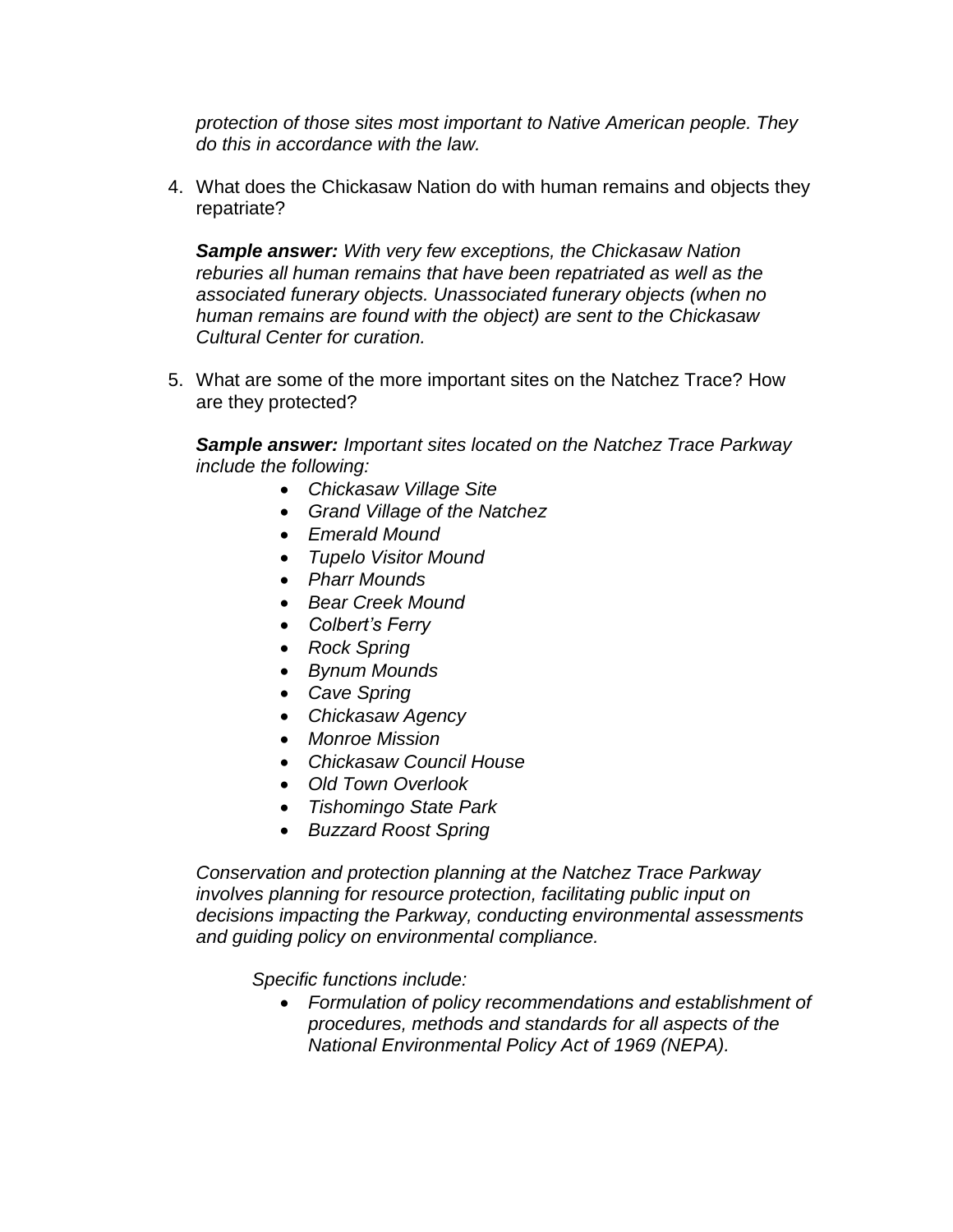- *Gathering technical assistance and providing training for Parkway personnel regarding environmental compliance activities and federal laws.*
- *Coordination of environmental compliance activities with other federal agencies whose actions affect Parkway resources.*
- *Technical assistance on environmental assessments and impact statements.*
- *Project management for environmental analysis efforts.*
- 6. How did the Columbian Exchange affect the Chickasaws and their cultural beliefs?

*Sample answer: The Columbian Exchange refers to the exchange of ideas, food crops, populations and diseases between the New World and the Old World following the voyage of Christopher Columbus and other Europeans in the conquest of the Americas in 1492 and continuing well into the 19th century. For the Chickasaws, the effects of the Columbian Exchange began with contact made with the Hernando De Soto expedition in 1540. However, great change did not take place until the Charlestonbased English traders arrived in the tribe's settlements in the late 1600s. This led to an influx of Europeans leading horse trains packed with Limburg cloth, guns, powder and shot, beads, knives, hatchets, hoes, scissors, vermillion, axes, brass wire, Bengal silk and brass kettles, flood into the Chickasaw homelands. The tribe began to embrace the new technologies and goods brought to them thus eventually replacing hunting game for trade rather than hunting game for food. In addition, Chickasaw women began to marry the traders. These unions created a new social order that had far-reaching effects on the tribe's economic, social and political life. More and more, the avenues to tribal leadership shifted from clan association based on wisdom and bravery to mixed-blood parentage based on accommodation with the emerging order. Christianity replaced traditional ceremonial practices in many of the mixed-blood families.*

7. Why did the federal government want to separate Chickasaws from their ancestral lands?

*Sample answer: Expansion westward seemed perfectly natural to many Americans in the mid-19th century. They believed that America had a divine obligation to stretch the boundaries of their noble republic to the Pacific Ocean. Independence had been won in the Revolution and reaffirmed in the War of 1812. As a spirit of nationalism swept the nation, most citizens believed American Indians to be heathens incapable of using the land properly. Expanding the boundaries of the United States was in many ways a cultural war fought in the halls of Congress. The desire of non-natives to control business and industry in areas belonging*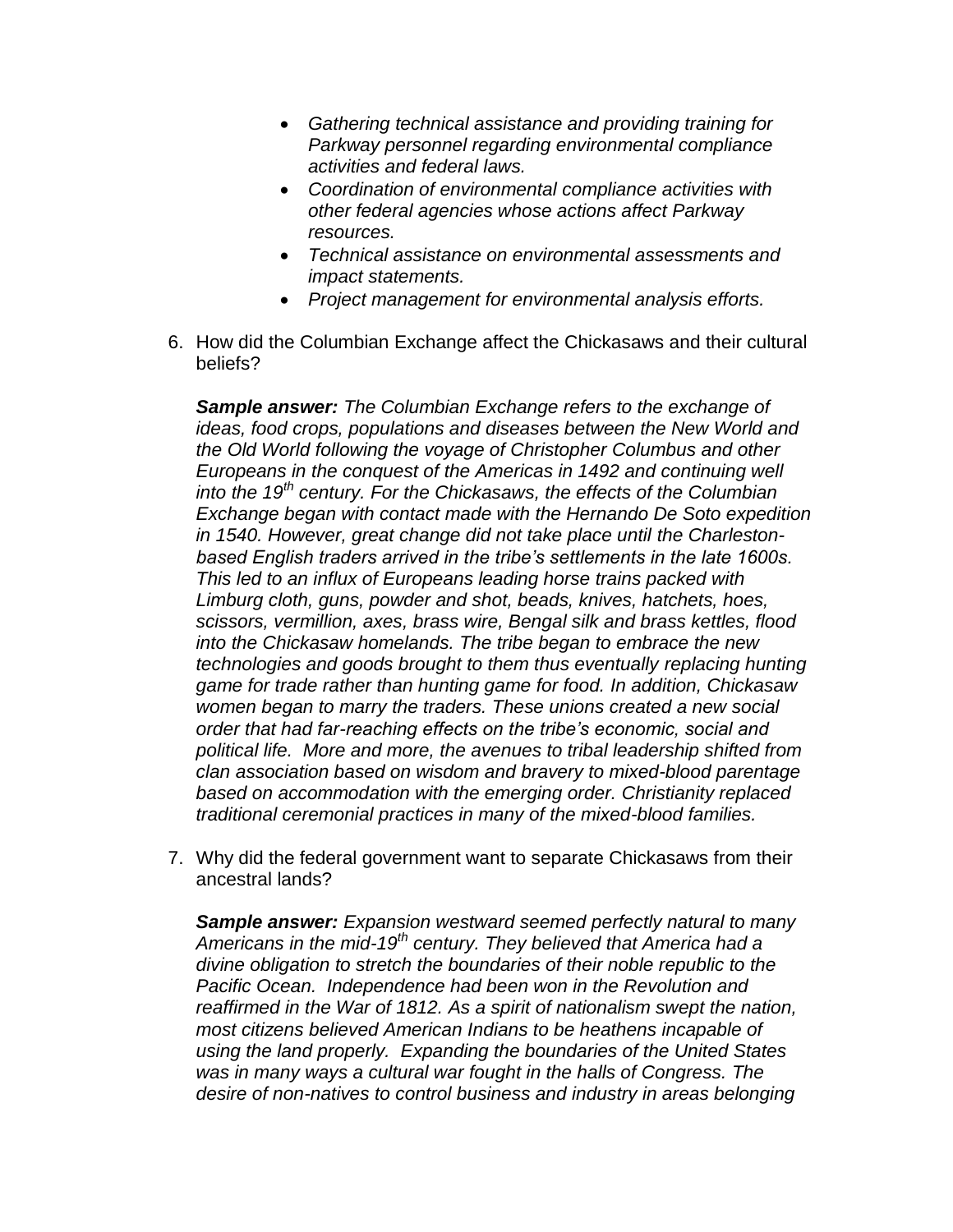*to Native people fueled the federal government's policy to remove tribes west of the Mississippi River. This was achieved with the passage of the Indian Removal Act of 1830. As a consequence, in 1837 the Chickasaw Nation signed the Treaty of Doaksville with the Choctaws, and purchased the right for the settlement of its people in their own district within Choctaw Territory.* 

8. What happens when the origin of an object or human remains cannot be determined? Does a Native American tribe still repatriate it?

*Sample answer: On March 25, 2010, the Department of Interior issued a final rule regarding the Disposition of Culturally Unidentifiable Human Remains based upon the recommendations of the Review Committee. Pursuant to these regulations, a museum or federal agency must offer to return any "culturally unaffiliated" human remains in its possession that were originally removed from land that is currently tribal land or the aboriginal land of a particular tribe. Before these remains are returned, there must be a consultation process involving all such tribes which must start within 90 days of a request for repatriation by a tribe or an offer by the museum or agency to return culturally unaffiliated human remains. Aboriginal land includes lands recognized by a final judgment of the Indian Claims Commission of the United States Court of Claims, a treaty, Act of Congress or Executive Order. (Most land in the United States has been recognized as aboriginal land through one of these legal mechanisms.) In some cases, the consultation may result in a finding of cultural affiliation. Where this does not happen, it is anticipated that tribes will agree upon a disposition in most cases. If tribes cannot agree, the regulations provide that claims from a tribe from whose tribal land the remains were removed would have the first priority, followed by claims from tribes that are aboriginal to the area. This is similar to the way in which the statute treats human remains discovered and unearthed on tribal or federal land after 1990.The regulations acknowledge that some of the so-called "culturally unaffiliated remains" may be culturally affiliated with tribes not recognized by the federal government – for example, staterecognized tribes. The regulations permit repatriations to be made to such groups, but do not require them. The regulations also permit museum and federal agencies to rebury the human remains under state or other law if no tribe agrees to accept control. Both of these dispositions may take place only if, after consultation, no federally recognized tribe that could make a claim objects and the Secretary of Interior or his designee so recommends. Finally, the regulations recommend, but do not require, repatriation of culturally unaffiliated funerary objects on the same basis as human remains.*

9. Why did so many Chickasaws live along the Natchez Trace prior to the 1830s?